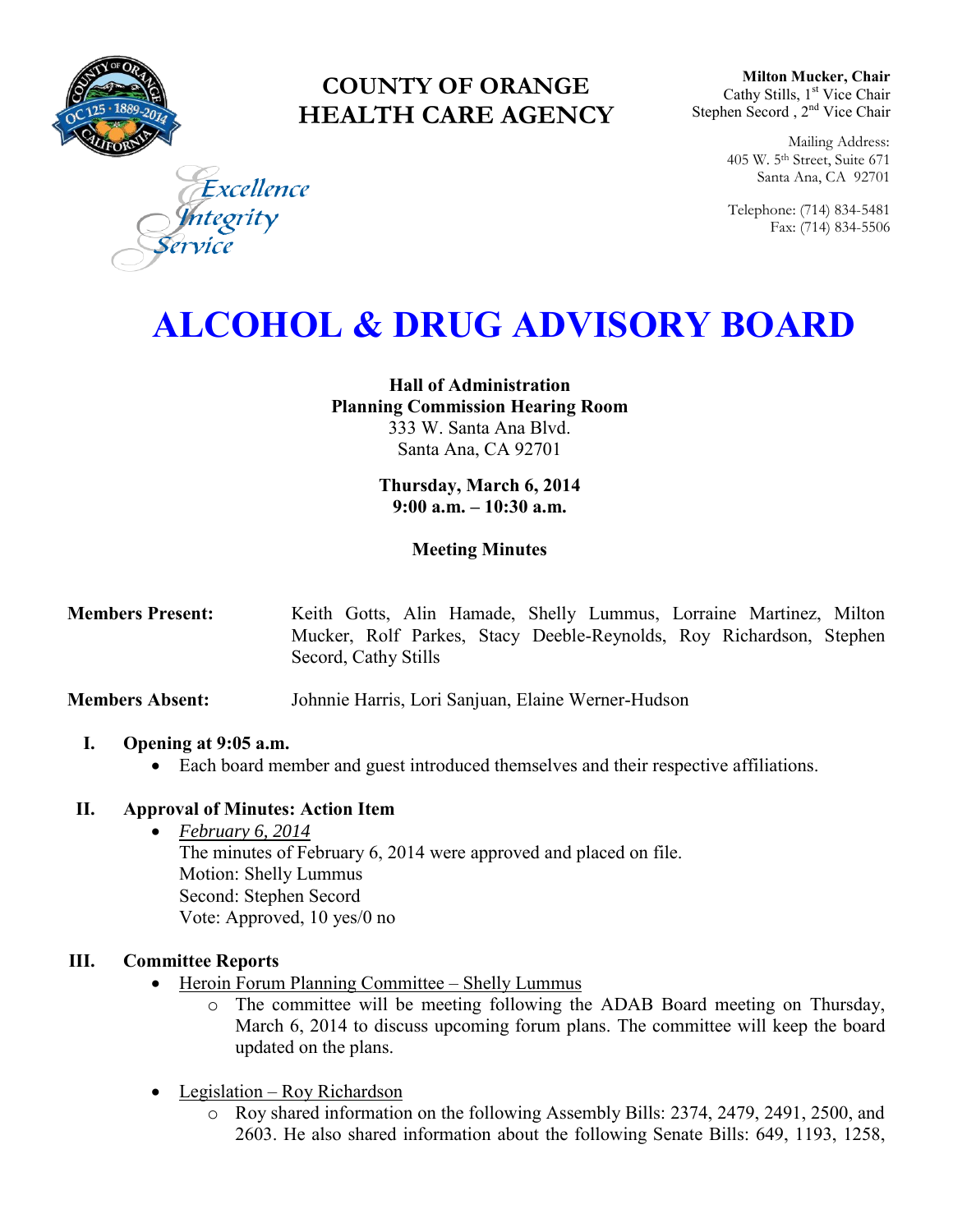Alcohol & Drug Advisory Board Meeting Minutes March 6, 2014 Page 2

> and 1262. Handouts are available upon request. Contact Danielle Daniels at (714) 834 5481 or [ddaniels@ochca.com.](mailto:ddaniels@ochca.com)

- Membership (Action Item) Shelly Lummus
	- o Shelly updated the board on the current membership. Barbara Van Rooyan's recommendation to be appointed to the ADAB will go to the Board of Supervisors on April 29, 2014. Lori Sanjuan remains on Medical Leave and unable to attend the monthly board meetings. Also, Elaine Werner-Hudson has class this semester on the day of the board meetings and is unable to attend the monthly board meetings. Shelly made a motion for the membership committee to move forward in filling both Lori and Elaine's seat on the board and extend an invitation to them in the future to rejoin the board once their schedules permit.
		- **Motion: Shelly Lummus**
		- Seconded: Keith Gotts
		- Approved: Vote 10 yes/0 no
- Mental Health Board Stephen Secord
	- o Stephen updated the board on Behavioral Health Services (BHS) activities related to mental health. As of this year, BHS has added three new Psychiatric Emergency Response Teams (PERT) to the cities of Anaheim, Irvine, and Newport Beach. This makes a total of nine PERT in the county. In regards to MHSA Residential Housing, Doria II Apartment Homes is in the final stage of leasing. In MHSA Innovations – nine of the first round projects are operational and in the second round projects, BHS is still awaiting approval.
- Provider Meeting Cathy Stills
	- o The Provider Meeting was held on February 11, 2014. The county program REACH will now provide TB Testing for Residential Providers. Programs will begin bringing their clients to the facility to be tested as required by the county contracts. Also, Brett encouraged providers to apply for MediCal services, but also be advised of the IMD exclusion discussion that is going on at the state level.
	- o In regards to the Governor's Budget, there are no current concerns regarding reductions. Also, the Block Grant looks secure with no reductions.
	- o Phoenix House and KC Services will be the AB 109 programs that will administer the Vivitrol Program. These organizations will be partnering with a medical clinic to monitor this program.

#### **IV. Old Business**

• None

#### **V. New Business**

• Keith Gotts shared and update on the DUI – Harbor Court recognition ceremony which will be on March 18, 2014. Also, the Veteran's Court was recently recognized as a mentor court. This type of recognition is a reflection of how effective these court services are to those individuals who need treatment.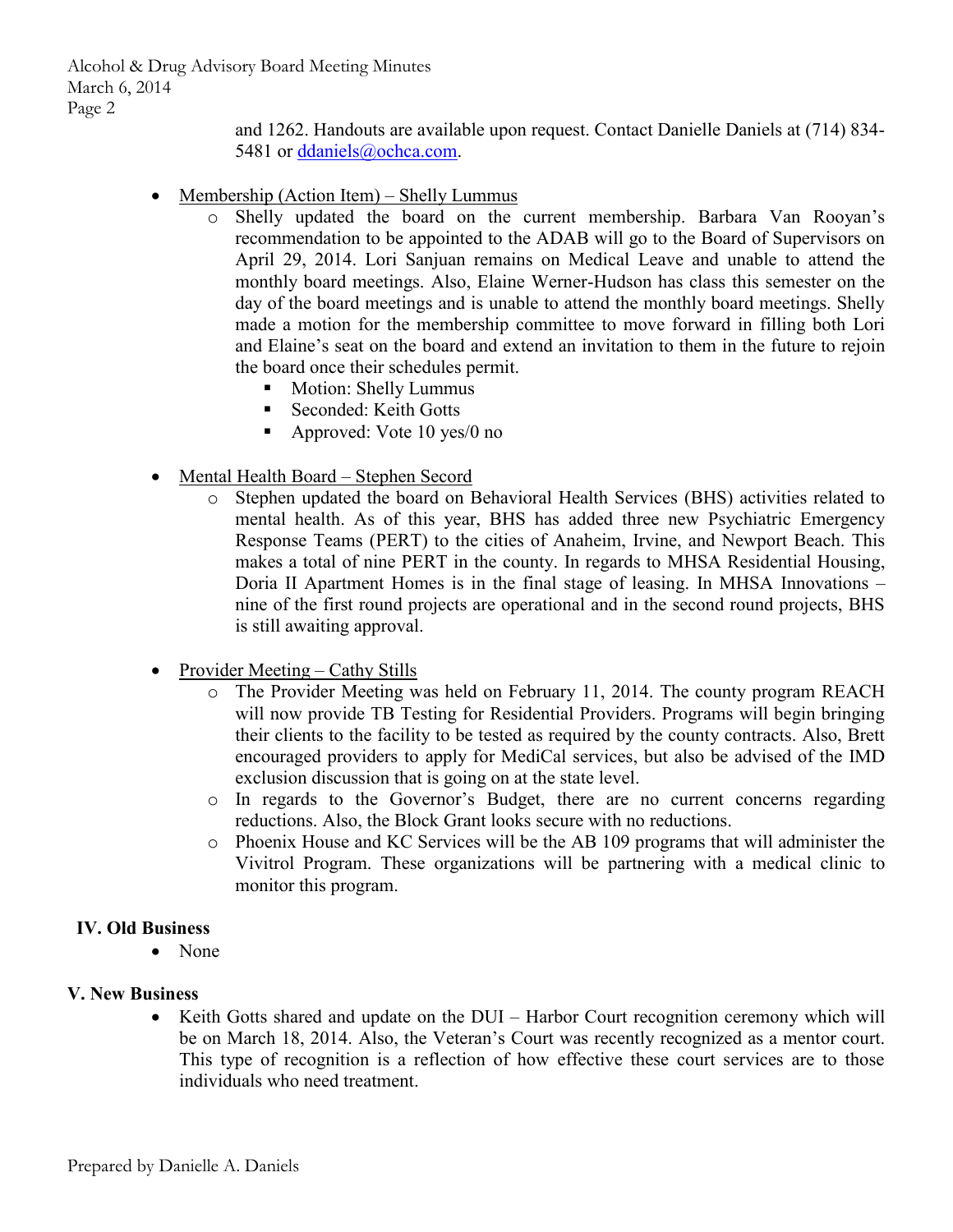Alcohol & Drug Advisory Board Meeting Minutes March 6, 2014 Page 3

# **VI.Behavioral Health Services (BHS) Update: Brett O'Brien**

- Brett updated the board on BHS and also acknowledged Orange County's courts for being recognized throughout the nation. Brett also reported that there is an issue with a provider that is scheduled to close. This is a concern as approximately 30 clients will have to be placed elsewhere. Staff will be meeting with the provider to determine the final outcome.
- Brett updated the board on the Vivitrol Program. The first client was seen this week to receive their medication. In the coming weeks, medication will also be administered to individuals who are incarcerated, preparing for release from jail. Also, clients who are enrolled in this program will also be enrolled in treatment at either Phoenix House or KC Services.
- Parolee Services Network funding will be reduced as the organization is going through a restructure to focus on a regional approach. BHS will begin scaling back on services which are planned to end in June, 2014. Staff in these programs will be re-assigned to different program areas.
- Furthermore, the California Mental Health Director's Association (CMHDA) and the County Alcohol and Drug Program Administrator's Association of California (CADPACC) will be merging in following the idea of integrated care. The hope is that this transition will have a stronger impact for the field of Behavioral Health.
- Finally, there is no discussion at this time for a reduction in the Substance Abuse and Mental Health Services Administration (SAMHSA) Block Grant. The department anticipates that this funding will continue and that the IMD exclusion will pay for services.

# **VII. Presentation**

*OC Links*  By: Jason Austin, Program Manager II Prevention and Intervention

Jason shared data and statistical information regarding program outcomes in terms of call volume by city, caller demographics, who is calling on behalf of others, gender, age, race/ethnicity, and language. He also shared information regarding the trained Navigators who are clinicians, community partners, and further outreach plans of the program. Handouts were provided and are available upon request. For additional information, please contact Danielle Daniels at 714-834 5481 or [ddaniels@ochca.com.](mailto:ddaniels@ochca.com)

# **VIII. ADEPT Report – Amy Buch**

- Amy updated the board on the various activities with ADEPT. There is a statewide initiative that is a healthy retail campaign which is led by the California Department of Public Health, Alcohol, Tobacco and Nutrition Programs. The emphasis is on youth and over 300 stores will be surveyed. The survey will focus on youth needs and what matters to young people.
- Amy also shared information about the "Less than you think" Campaign. The goal of this campaign is to raise awareness of the negative consequences of binge drinking. The difference between this campaign and others is that it's being done primarily by students and it uses humor to tackle these important issues.